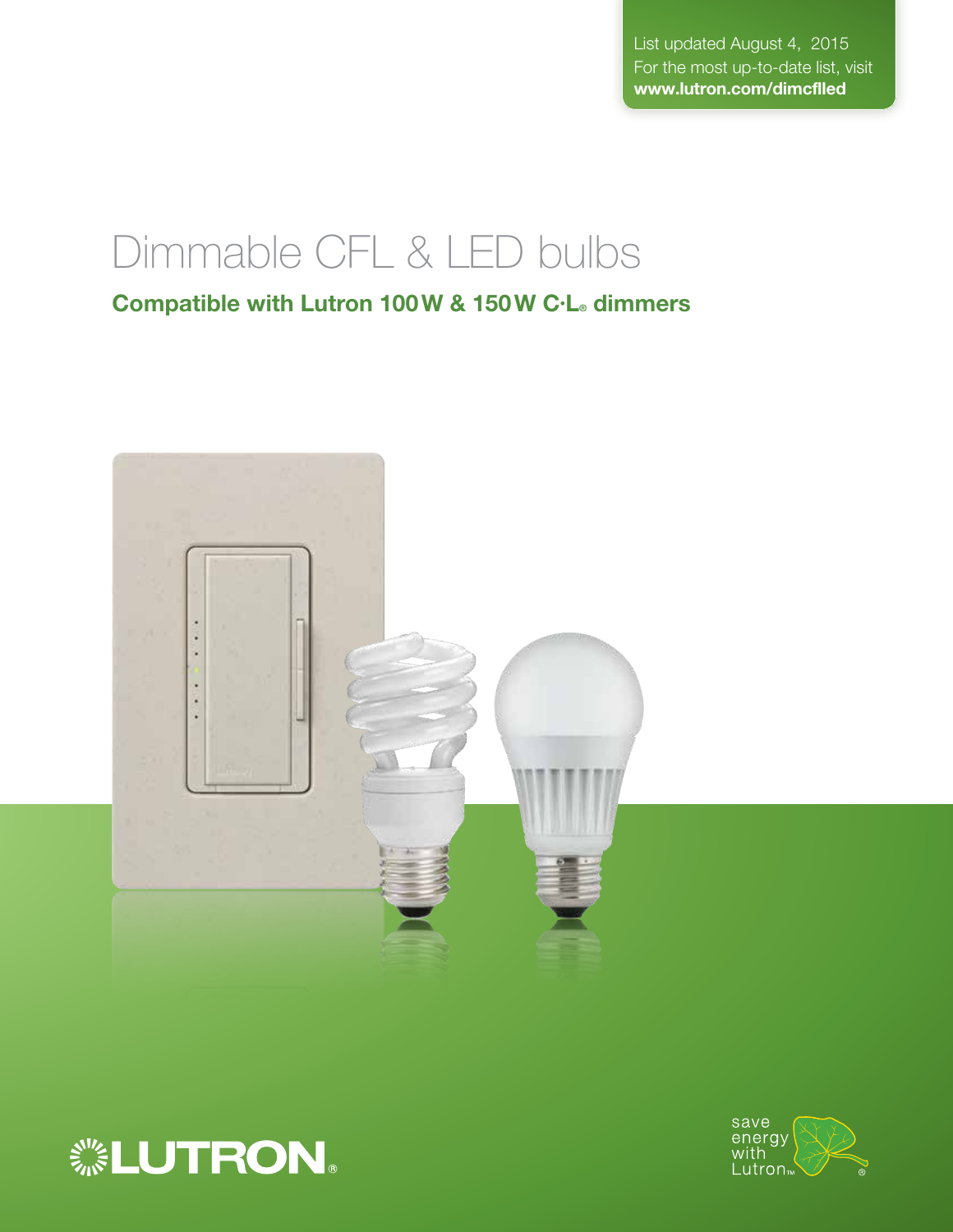# Dimmable CFL & LED bulbs Compatible with C•L® dimmers

This list is designed to help you select bulbs that are compatible with Lutron C·L dimmers. The CFL and LED bulbs on this list were extensively tested by Lutron; the Lutron C·L dimmers were evaluated by UL and meet applicable safety standards.

## How to use this list

If you already have a bulb:

Use the "Find" tool in your browser or PDF viewer to search for the model number that's printed on the bulb. Then choose a C·L dimmer that's compatible with that bulb.

If you already have a C·L dimmer:

Use the table of contents to find the corresponding pages for that control, and then select a bulb from that list.

## What does "compatible" mean?

Compatible means that the bulbs can be dimmed, although the bulb's dimming performance may not match what you're used to seeing when dimming an incandescent or halogen bulb. These bulbs have also been electrically tested to confirm that the control may be used up to its full rated CFL/LED load without affecting the life of the control.

Products on this list are considered compatible with the respective Lutron C·L dimmers. Depending on the quality of the bulb you select, compatible bulbs may still:

- have less dimming range than an incandescent or halogen bulb
- dim less smoothly than an incandescent or halogen bulb
- flicker or shimmer at certain light levels
- buzz



© Lutron Electronics Co., Inc. I P/N 368-3266 REV <sup>J</sup>

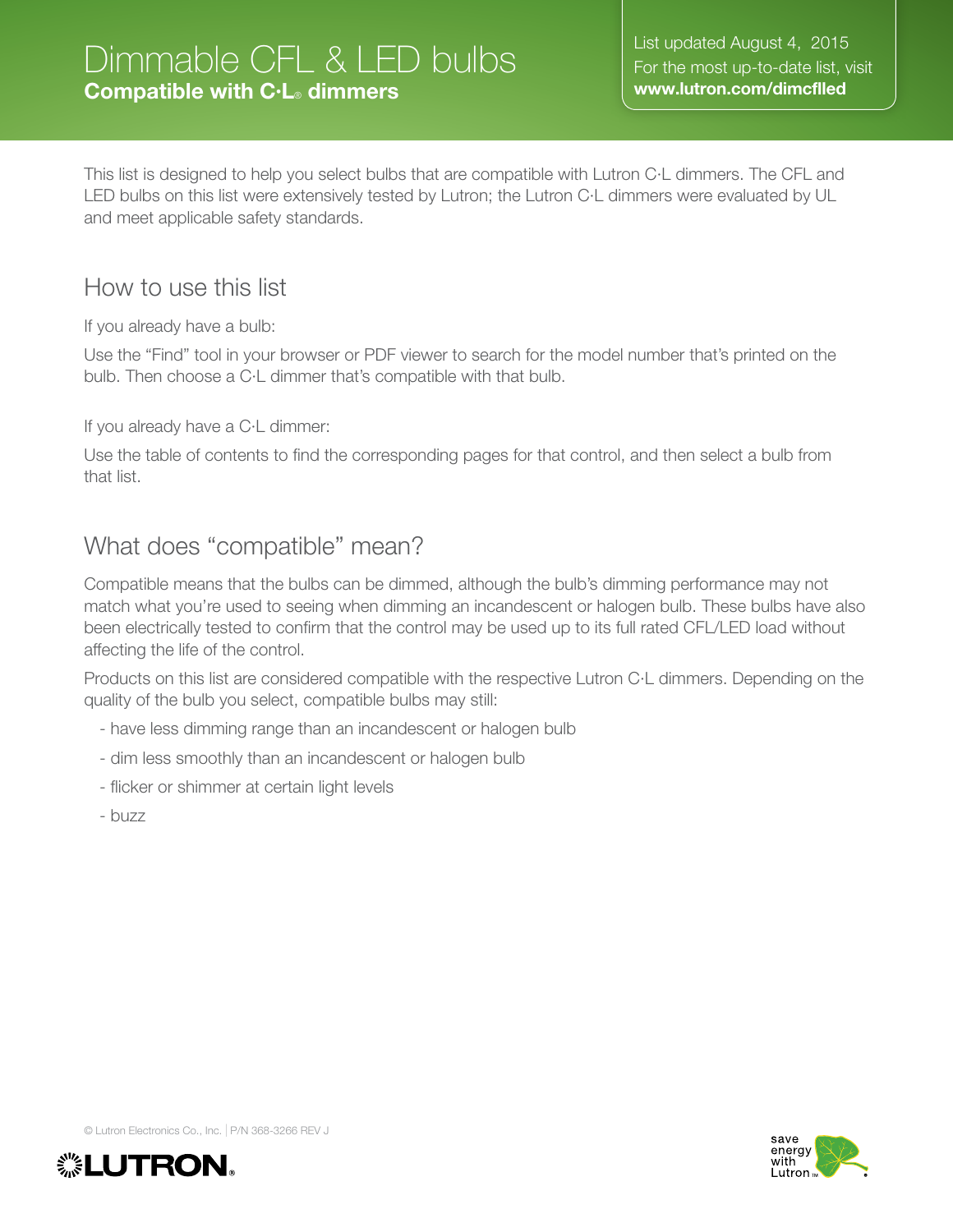# Dimmable CFL & LED bulbs Compatible with C•L® dimmers

## For more information

If you'd like more information regarding bulb performance and test results, including dimming range, other dimmer options, and performance, please visit www.lutron.com/ledtool.

Warranty on your Lutron 100W C·L dimmer or 150W C·L dimmer will be void if used with bulbs that are not on this Lutron compatible bulb list.

Please note: Bulb variations in lamp design and construction affect performance. Bulb manufacturers can modify their bulbs at any time, without notice to Lutron. This prevents Lutron from ensuring ongoing compatibility. For up-to-date specifications, performance, and/or any related recall information about the bulb, please visit the bulb manufacturer's website.

*This document provides information from manufacturers who are not Lutron agents or affiliates. The listing of a manufacturer or the existence of any external link to another website does not suggest that Lutron is endorsing the linked company, its products and/or its services. Purchasers should ask appropriate questions and request references before buying any products and/or entering a contract with any party. The information contained in this document is intended for illustrative and comparative purposes only, and is subject to change at any time. Lutron does not warrant that (a) the list of manufacturers is all-inclusive; (b) the information is complete, up-to-date, accurate and/or error-free; (c) the products and Lutron controls listed will always be compatible; and (d) that the information provided will be a viable or appropriate solution for your project needs. You are entirely responsible for and assume all risk for the use of the information.* 



© Lutron Electronics Co., Inc. I P/N 368-3266 REV <sup>J</sup>

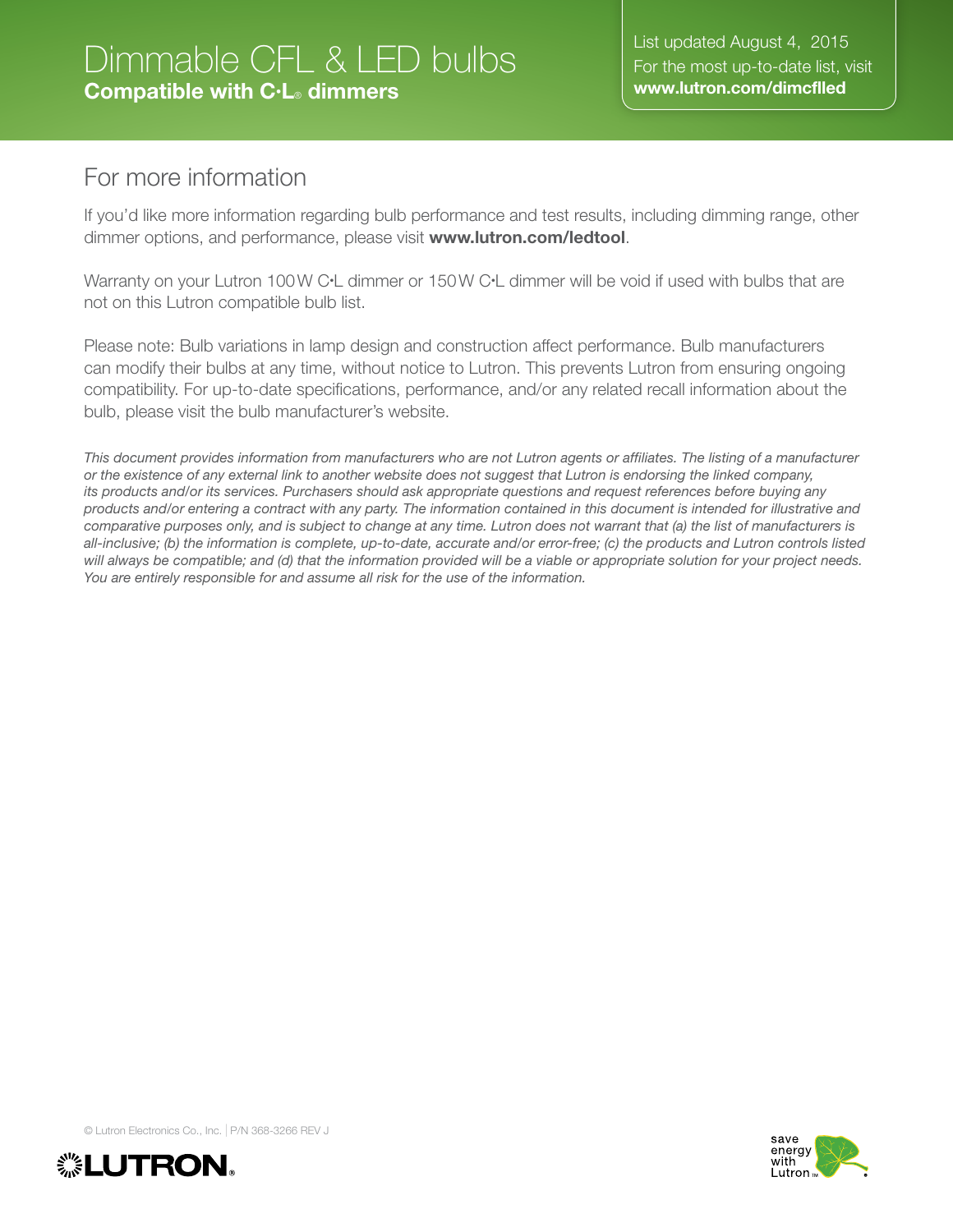

Caséta Wireless in-wall dimmer: PD-6WCL

Maximum wattage controlled: 150W



| <b>Brand</b> | Wattage      | <b>Model</b>                                        | <b>Description</b>                                                            |
|--------------|--------------|-----------------------------------------------------|-------------------------------------------------------------------------------|
|              | 6W           | BA19-04527OMF-12DE26-3U100                          | A19 4Flow, 2700K, 460 Lumen, E26                                              |
|              | 6W           | BA19-04550OMF-12DE26-3U100                          | A19 4Flow, 5000K, 460 Lumen, E26                                              |
|              | 9.5W         | BA19-08027OMF-12DE26-2U100                          | A19, Soft White, 2700K, 800 Lumen, Medium base                                |
|              | 9.5W         | BA19-08027OMF-12DE26-2U500                          | A19, 2700K, 800 Lumen, E26, 60WE, 4pk                                         |
|              | 9.5W         | CR4-575L                                            | 4" Downlight, 2700K, 575 Lumen, Medium Base                                   |
|              | 9.5W         | CR6-575L                                            | 6" Downlight, 2700K, Medium Base                                              |
| Cree         | 9.5W         | CR6-575L-GU24                                       | 6" Downlight, 2700K, GU24 Base                                                |
|              | 9.5W         | H1CR6TW62527E04                                     | 6" Downlight, 2700K, 625 Lumen                                                |
|              | 12.5W        | DRDL6-06227009-12DE26-1C100                         | 6" Downlight, 2700K TW, 625 Lumen, E26 retrofit                               |
|              | 12.5W        | DRDL6-06250009-12DE26-1C100                         | 6" Downlight, 5000K TW, 625 Lumen, E26 retrofit                               |
|              | <b>18W</b>   | BA21-16027OMF-12DE26-1U100                          | A21, 2700K, 1600 Lumen, E26, 18W                                              |
|              | <b>18W</b>   | BA21-16050OMF-12DE26-1U100                          | A21, 5000K, 1600 Lumen, E26, 18W                                              |
|              | <b>18W</b>   | BPAR38-1503027T-12DE26-1U100                        | PAR38, 3000K, 1500 Lumen, 27 deg spot                                         |
|              | <b>18W</b>   | BPAR38-1503047T-12DE26-1U100                        | PAR38, 3000K, 1500 Lumen, 47 deg flood                                        |
|              | 7W           | ECS BR20 50WE CW 120 G1 BL                          | BR20, Daylight, 5000K, 525 Lumen, E26                                         |
|              | 8W           | <b>ECS 19 CW 120</b>                                | A19, Cool White, 5000K                                                        |
|              | 8W           | ECS 19 WW 120                                       | A19, Warm White, 3000K                                                        |
|              | 8W<br>8W     | ECS 20 CW FL 50WE 120                               | PAR20, 5000K, 490 Lumen<br>PAR20, 3000K, 450 Lumen                            |
|              | 9.5W         | ECS 20 WW FL 50WE 120                               | 4" Downlight, 2700K, 575 Lumen, Medium Base                                   |
|              | 9.5W         | ECO4-575L<br>ECO4-575L-50K                          | 4" Downlight, 5000K, 575 Lumen, Medium Base                                   |
|              | 9.5W         | ECO4-575L-50K-GU24                                  | 4" Downlight, 5000K, GU24 Base                                                |
|              | 9.5W         | ECO-575L                                            | 6" Downlight, 2700K, Medium Base                                              |
|              | 9.5W         | ECO-575L-50K                                        | 6" Downlight, 5000K, Medium Base                                              |
|              | 9.5W         | ECO-575L-50K-GU24                                   | 6" Downlight, 5000K, GU24 Base                                                |
|              | 9.5W         | ECO-575L-GU24                                       | 6" Downlight, 2700K, GU24 Base                                                |
|              | 9.5W         | ECS DN4 CW E26 120                                  | 4" Downlight, Daylight, 5000K, 650 Lumen, E26, retrofit                       |
|              | 9.5W         | ECS DN4 CW GU24 120                                 | 4" Downlight, Daylight, 5000K, 650 Lumen, Gu24 base, retrofit                 |
|              | 9.5W         | ECS DN4 W27 E26 120                                 | 4" Downlight, Soft White, 2700K, 650 Lumen, E26 retrofit                      |
| EcoSmart     | 9.5W         | ECS DN4 W27 GU24 120                                | 4" Downlight, Soft White, 2700K, 650 Lumen, GU24 base, retrofit               |
|              | 9.5W         | ECS DN6 CW GU24 120                                 | 6" Downlight, Daylight, 5000K, 650 Lumen, Gu24 base, retrofit                 |
|              | 9.5W         | ECS DN6 W27 GU24 120                                | 6" Downlight, Soft White, 2700K, 650 Lumen, GU24 base, retrofit               |
|              | 10W          | ECS BR30 65WE CW 120 DG                             | BR30, Daylight, 5000K, 700 Lumen, E26                                         |
|              | 10W          | ECS BR30 65WE CW 120 DG 3PK                         | BR30, Daylight, 5000K, 700 Lumen, E26, 3pk                                    |
|              | 10W          | ECS BR30 65WE W27 120 DG                            | BR30, Soft White, 2700K, 650 Lumen, E26                                       |
|              | 10W          | ECS BR30 65WE W27 120 DG 3BX                        | BR30, Soft White, 2700K, 650 Lumen, E26, 3pk                                  |
|              | 10W          | ECS BR30 65WE WW 120 DG                             | BR30, Warm White, 3000K, 650 Lumen, E26                                       |
|              | 10.5W        | ECS 30 75WE WW GB FL 120                            | PAR30 Gimbal, 3000K, 750 Lumen, E26, 75WE                                     |
|              | 10.5W        | ECS 30 75WE xxx GB xx 120                           | PAR30 Gimbal, Various color temperatures, 75WE                                |
|              | 11.5W        | ECS BR30 65WE CW 120                                | BR30, 5000K, Medium Base                                                      |
|              | 11.5W<br>14W | ECS BR30 65WE W27 120                               | BR30, 2700K, 650 Lumen, Medium Base<br>BR40, Daylight, 5000K, 1050 Lumen, E26 |
|              | 14W          | ECS BR40 90WE CW 120 DG<br>ECS BR40 90WE W27 120 DG | BR40, 2700K, 1000 Lumen, E26                                                  |
|              | <b>15W</b>   | ECS BR30 W27 FL 120                                 | BR30, Soft White, 2700K                                                       |
|              | 24W          | ECS 38 V2 WW FL 120                                 | PAR38, Warm White, 3000K                                                      |
| Energetic    | 17.5W        | ELY17D-2BRW-VB <sup>+</sup>                         | BR40, 2700K, 1100 Lumen                                                       |
|              | 4.5W         | R14DM/LED                                           | R14, Soft White, 2700K, 300 Lumen, E26, 40WE                                  |
|              | 5W           | MR16/GU10/DM/LED <sup>†</sup>                       | MR16, GU10 Base                                                               |
|              | 6.5W         | BPMR16/GU10/DM/LED <sup>†</sup>                     | MR16, GU10 base                                                               |
|              | 6.5W         | MR16/GU10/DM/LED <sup>†</sup>                       | MR16, GU10 base                                                               |
| Feit         | 6.5W         | $R16$ DM/LED <sup>†</sup>                           | R16, Soft White, 2700K, 400 Lumen, E26, 40WE                                  |
|              | 7.5W         | PAR20DM/5K/LED <sup>+</sup>                         | PAR20, 5000K                                                                  |
|              | 7.5W         | PAR20DM/LED <sup>+</sup>                            | PAR20, 3000K                                                                  |
|              | 8W           | BPCER20/DM/LED                                      | R20, 2700K, 450 Lumen, E26 Medium base (70 mA smooth reflector version)       |
|              | 8W           | R20/927/LED                                         | R20, 2700K                                                                    |



† † Requires a minimum of 3 lamps

© Lutron Electronics Co., Inc. | PN 368-3266J

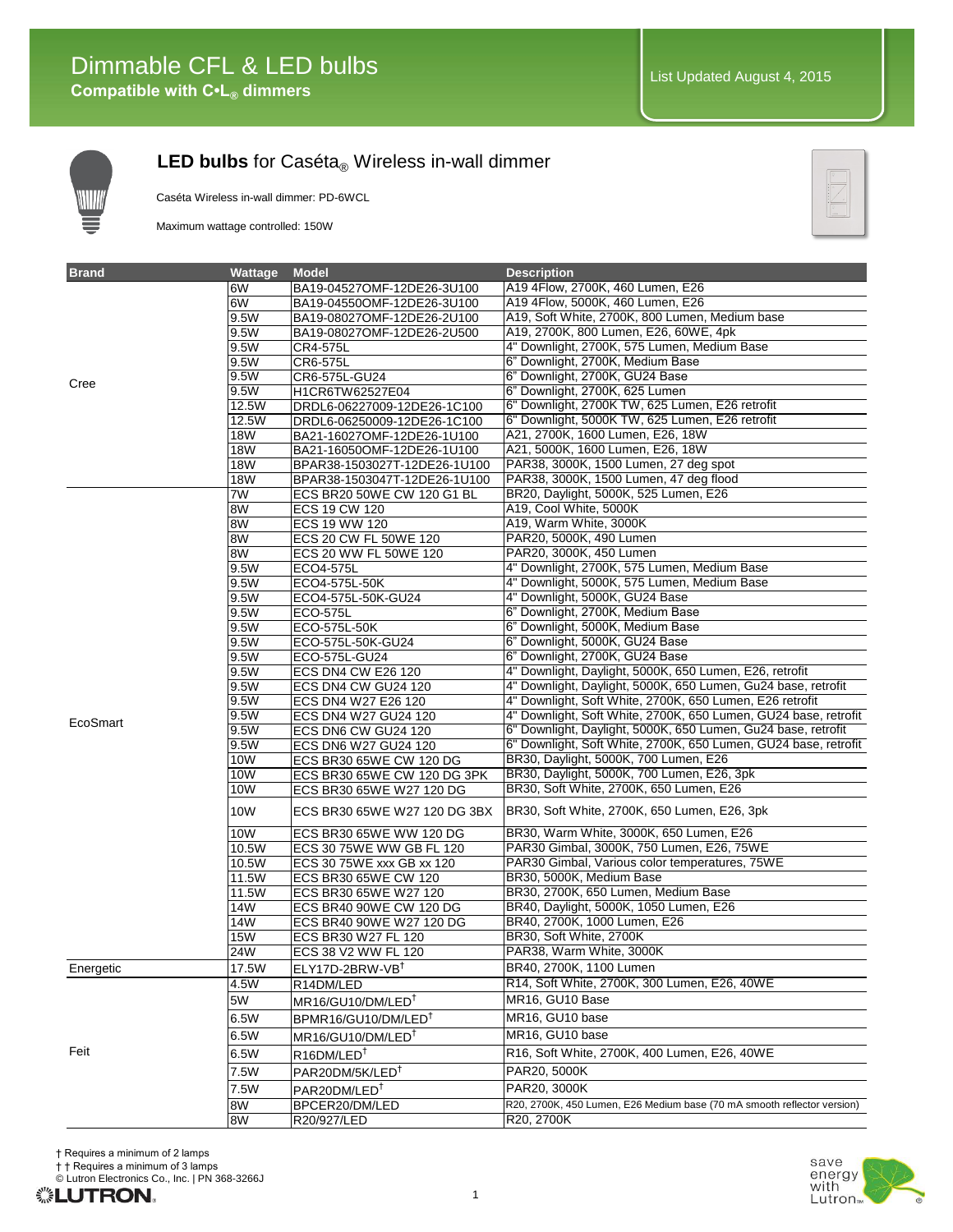

Caséta Wireless in-wall dimmer: PD-6WCL

Maximum wattage controlled: 150W



| <b>Brand</b>            | Wattage    | <b>Model</b>                                 | <b>Description</b>                                            |
|-------------------------|------------|----------------------------------------------|---------------------------------------------------------------|
|                         | 8W         | R20/930/LED                                  | R20, 3000K                                                    |
|                         | 8W         | R20/950/LED                                  | R20, 5000K,                                                   |
|                         | 8W         | R20DM/LEDG2/CAN                              | R20, 2700K                                                    |
|                         | <b>13W</b> | BPCEBR30LED                                  | <b>BR30</b>                                                   |
|                         | 13.5W      | A19/OM800/5K/LED                             | A19, 5000K, Omni Directional                                  |
| Feit                    | 13.5W      | A19/OM800/LED                                | A19, 3000K, Omni Directional                                  |
|                         | 13.5W      | BPCEA19/OM800/LED                            | A19, Omni Directional                                         |
|                         | 13.5W      | BPCEA19/OM800/LED/CAN                        | A19, Omni Directional                                         |
|                         | 14W        | LEDR56/830                                   | Downlight, 3000K, 925 Lumen, retrofit kit                     |
|                         | 17W        | BR40/DM/LED <sup>T</sup>                     | BR40, 2700K, 1065 Lumen                                       |
|                         | 20.5W      | LEDR56/827                                   | 5" or 6" Downlight, 2700K, 1245 Lumen                         |
| <b>GE</b>               | 8W         | LED8DA19/827                                 | A19, 2700K, 450 Lumen, E26                                    |
|                         | 14W        | LED14DA21V2/827W                             | A21, 2700K, 1100 Lumen, E26                                   |
|                         | 8W         | <b>DFN 19 CW 120</b>                         | A19, Cool White, 5000K                                        |
|                         | 8W         | DFN 19 NW 120                                | A19, Neutral White, 4000K                                     |
|                         | 8W         | DFN 19 W27 120                               | A19, Warm White, 2700K                                        |
|                         | 8W         | DFN 19 WW 120                                | A19, Warm White, 3000K                                        |
|                         | 10.5W      | LS 30 75WE xxx GB xx 120                     | PAR30, various color temperatures                             |
|                         | 11.5W      | DFN BR30 65WE CW 120                         | BR30, Cool White, 5000K, Medium base                          |
|                         | 11.5W      | DFN BR30 65WE NW 120                         | BR30, Neutral White, 4000K, Medium base                       |
|                         | 11.5W      | DFN BR30 65WE W27 120                        | BR30, Warm White, 2700K, Medium base                          |
|                         | 11.5W      | DFN BR30 65WE WW 120                         | BR30, Warm White, 3000K, Medium base                          |
|                         | <b>13W</b> | LS GLP6 W27 120 WH S1 BX                     | 6" Downlight, 2700K, E26 retrofit                             |
| <b>Lighting Science</b> | <b>15W</b> | DFN BR30 CW FL 120                           | BR30, Cool White, 5000K                                       |
|                         | <b>15W</b> | DFN BR30 NW FL 120                           | BR30, Neutral White, 4000K                                    |
|                         | <b>15W</b> | DFN BR30 W27 FL 120                          | BR30, Warm White, 2700K                                       |
|                         | <b>15W</b> | DFN BR30 WW FL 120                           | BR30, Warm White, 3000K                                       |
|                         | 24W        | DFN 38 CW V2 FL 120                          | PAR38, Cool White, 5000K                                      |
|                         | 24W        | DFN 38 CW V2 NFL 120                         | PAR38, Cool White, 5000K                                      |
|                         | 24W        | DFN 38 NW V2 FL 120                          | PAR38, Neutral White, 4000K                                   |
|                         | 24W<br>24W | DFN 38 NW V2 NFL 120                         | PAR38, Neutral White, 4000K<br>PAR38, Warm White, 2700K       |
|                         | 24W        | DFN 38 W27 V2 FL 120                         | PAR38, Warm White, 2700K                                      |
|                         | 24W        | DFN 38 W27 V2 NFL 120<br>DFN 38 WW V2 FL 120 | PAR38, Warm White, 3000K                                      |
|                         | 24W        | <b>DFN 38 WW V2 NFL 120</b>                  | PAR38, Warm White, 3000K                                      |
|                         | 8W         | 8A19/LED/DIM/30                              | A19, Warm White, 3000K (6GEM2)                                |
| Lumapro                 | 8W         | 8A19/LED/DIM/50                              | A19, Cool White, 5000K (6GEM3)                                |
|                         | 4.5W       | 9290002439                                   | Candle, Warm White, 2700K, 320 Lumen, E26 base, Post Light    |
|                         | 4.5W       | 9290002797 <sup>††</sup>                     | Candle, 2700K, 330 Lumen, E26, blunt tip                      |
|                         |            |                                              |                                                               |
|                         | 4.5W       | 9290002889 <sup>††</sup>                     | Candle, 2700K, 330 Lumen, E12, blunt tip                      |
|                         | 4.5W       | 9290002890 <sup>††</sup>                     | A15, 2700K, 330 Lumen, E12                                    |
|                         | 4.5W       | 9290002891 <sup>tt</sup>                     | A15, 2700K, 330 Lumen, E26                                    |
|                         | 6W         | 9290002242                                   | MR16, 3000K, 300 Lumen, GU10 base                             |
|                         | 6.5W       | 9290011347 (455741)                          | A19, Warm Glow, 450 Lumen                                     |
|                         | 7W         | 9290002706                                   | A19 SlimStyle, Daylight, 5000K, 450 Lumen, E26                |
| Philips                 | 8W         | 9290002267                                   | A19, 2700K, 470 Lumen                                         |
|                         | 8W         | 9290002295                                   | A19, 5000K, 470 Lumen                                         |
|                         | 8W         | 9290002329                                   | PAR20, 3000K, 470 Lumen, E26                                  |
|                         | 8.5W       | 9290002543                                   | BR30, 5000K, 730 Lumen, 8.5W                                  |
|                         | 9.5W       | 9290011117                                   | BR30, 2700K, 730 Lumen, WarmGlow to 2200K (Nov 2014 or later) |
|                         | 9.5W       | 9290011118 (452359)                          | BR30 SlimStyle, 2700K, 650 Lumen, E26, 65WE                   |
|                         | 9.5W       | 9290011118 (452383)                          | BR30 SlimStyle, 2700K, 650 Lumen, E26, 65WE                   |
|                         | 9.5W       | 9290011118 (452417)                          | BR30 SlimStyle, 2700K, 650 Lumen, E26, 65WE                   |
|                         | 9.5W       | 9290011119 (452441)                          | BR30 SlimStyle, 5000K, 650 Lumen, E26, 65WE                   |
|                         | 9.5W       | 9290011119 (452466)                          | BR30 SlimStyle, 5000K, 650 Lumen, E26, 65WE                   |
|                         | 9.5W       | 9290011119 (452482)                          | BR30 SlimStyle, 5000K, 650 Lumen, E26, 65WE                   |
|                         | 10.5W      | 9290002544                                   | BR30, 2700K, 730 Lumen                                        |

† Requires a minimum of 2 lamps

† † Requires a minimum of 3 lamps

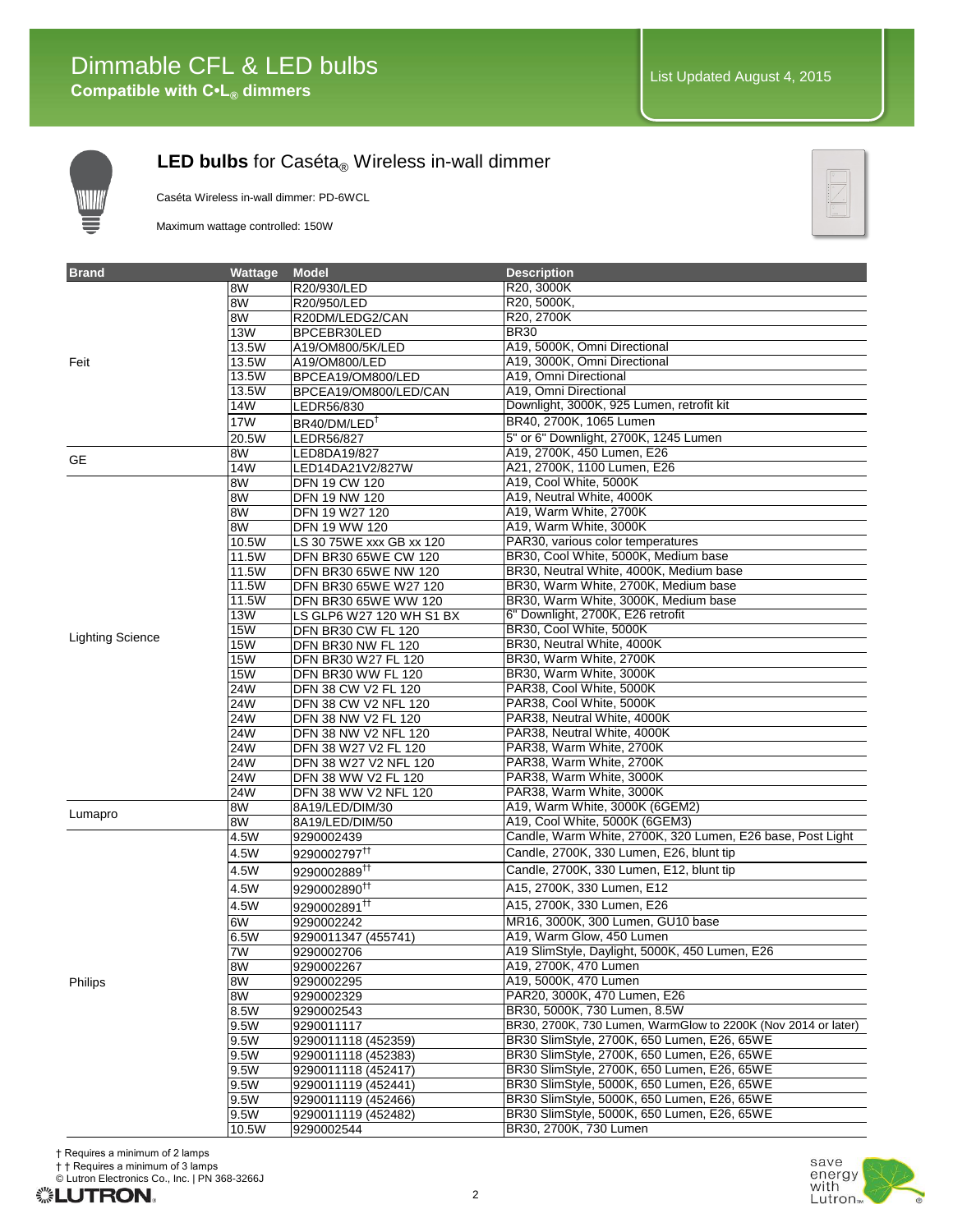

Caséta Wireless in-wall dimmer: PD-6WCL

Maximum wattage controlled: 150W



| <b>Brand</b> | Wattage         | <b>Model</b>                    | <b>Description</b>                                  |
|--------------|-----------------|---------------------------------|-----------------------------------------------------|
|              | 10.5W           | 9290002707                      | A19 SlimStyle, Soft White, 2700K, 800 Lumen, 3pk    |
|              | 11W             | 9290002268                      | A19, 2700K, 830 Lumen                               |
|              | 11W             | 9290002296                      | A19, 5000K, 830 Lumen                               |
|              | 11W             | 9290011113                      | PAR30L, 3000K, ? Lumen, E26                         |
|              | <b>12W</b>      | 9290002580 (431392)             | BR40, 2700K, 800 Lumen                              |
|              | <b>13W</b>      | 9290002201                      | PAR30, 3000K, 750 Lumen                             |
|              | <b>13W</b>      | 9290002233                      | PAR30, 2700K, 784 Lumen                             |
|              | <b>13W</b>      | 9290002234                      | PAR30, 2700K, 770 Lumen                             |
|              | <b>13W</b>      | 9290002323                      | PAR30, 5000K, 850 Lumen                             |
|              | <b>13W</b>      | 9290011120                      | A21 SlimStyle, 2700K, 1100 Lumen                    |
|              | <b>13W</b>      | 9290002523 13PAR38/F25 3000 DIM | PAR38, 3000K, 950 Lumen                             |
|              |                 | AF RO                           |                                                     |
|              | 14.5W           | 9290002199                      | BR40, 2700K, 832 Lumen                              |
|              | <b>15W</b>      | 9290002595                      | A21, Soft White, 2700K, 1180 Lumen, E26             |
| Philips      | <b>15W</b>      | 9290011111                      | PAR38, 3000K, 1050 Lumen, E26, Flood                |
|              | <b>15W</b>      | 9290011112                      | PAR38, 5000K, 1050 Lumen, E26, Flood                |
|              | 17W             | 9290002018                      | A21, 2700K                                          |
|              | 17W             | 17E26A21D <sup>†</sup>          | A21, 2700K                                          |
|              | <b>18W</b>      | 9290002202                      | PAR38, 3000K, 951 Lumen, Medium Base                |
|              | <b>18W</b>      | 9290002236                      | PAR <sub>38</sub>                                   |
|              | <b>18W</b>      | 9290002237                      | <b>PAR38</b>                                        |
|              | <b>18W</b>      | 9290002245                      | PAR38, 2700K, 938 Lumen                             |
|              | <b>18W</b>      | 9290002246                      | PAR <sub>38</sub>                                   |
|              | <b>18W</b>      | 9290002307                      | PAR <sub>38</sub>                                   |
|              | <b>18W</b>      | 9290002308                      | <b>PAR38</b>                                        |
|              | <b>18W</b>      | 9290002309                      | <b>PAR38</b>                                        |
|              | 18W             | 9290002310                      | PAR <sub>38</sub>                                   |
|              | <b>18W</b>      | 9290002311                      | PAR <sub>38</sub>                                   |
|              | <b>18W</b>      | 18E26PAR38-3                    | PAR <sub>38</sub>                                   |
|              | <b>18W</b>      | 18E26PAR38-4                    | <b>PAR38</b>                                        |
| Samsung      | 7W              | STIPLW8300711AB                 | SI-P8V071AB0US                                      |
|              | 11W             | S9084                           | PAR30, 3000K, 780 Lumen, E26, short neck, 25° Beam  |
|              | 11W             | S9085                           | PAR30, 4000K, 780 Lumen, E26, short neck, 25° Beam  |
|              | 11W             | S9086                           | PAR30, 3000K, 780 Lumen, E26, short neck, 40° Beam  |
|              | 11W             | S9087                           | PAR30, 4000K, 780 Lumen, E26, short neck, 40° Beam  |
|              | 11W             | S9088                           | PAR30, 3000K, 780 Lumen, E26, long neck, 25° Beam   |
| Satco        | 11W             | S9089                           | PAR30, 4000K, 780 Lumen, E26, long neck, 25° Beam   |
|              | 11W             | S9090                           | PAR30, 3000K, 780 Lumen, E26, long neck, 40° Beam   |
|              | 11W             | S9091                           | PAR30, 4000K, 780 Lumen, E26, long neck, 40° Beam   |
|              | <b>17W</b>      | S9092                           | PAR38, 3000K, 1200 Lumen, E26, 25° beam             |
|              | <b>17W</b>      | S9093                           | PAR38, 4000K, 1200 Lumen, E26, 25° beam             |
|              | <b>17W</b>      | S9094                           | PAR38, 3000K, 1200 Lumen, E26, 40° beam             |
|              | 17W             | S9095                           | PAR38, 4000K, 1200 Lumen, E26, 40° beam             |
|              | 7W              | LRP20/25/27K                    | PAR20, 2700K, 475 Lumen, E26, 25° Beam              |
| Solais       | 7W              | LRP20/25/30K                    | PAR20, 3000K, 500 Lumen, E26, 25° Beam              |
|              | 7W              | LRP20/40/27K                    | PAR20, 2700K, 475 Lumen, E26, 40° Beam              |
|              | 7W              | LRP20/40/30K                    | PAR20, 3000K, 500 Lumen, E26, 40° Beam              |
|              | 11W             | LR20/25/27K/675/xx              | PAR20, 2700K, 675 Lumen, E26, narrow flood          |
|              | 11 <sub>W</sub> | LR20/25/30K/750                 | PAR20, 3000K, 750 Lumen, E26, narrow flood          |
|              | 11W             | LR20/40/27K/675/xx              | PAR20, 2700K, 675 Lumen, E26, wide flood            |
|              | 11W             | LR20/40/30K/750/xx              | PAR20, 3000K, 750 Lumen, E26, wide flood            |
|              | <b>16W</b>      | LR30/10/27K/1100/xx             | PAR30, 2700K, 1100 Lumen, E26, short neck, 10° Beam |
|              | <b>16W</b>      | LR30/10/30K/1125/xx             | PAR30, 3000K, 1125 Lumen, E26, short neck, 10° Beam |
|              | <b>16W</b>      | LR30/10/30K/1200/xx             | PAR30, 3000K, 1200 Lumen, E26, short neck, 10° Beam |
|              | <b>16W</b>      | LR30/15/27K/1100/xx             | PAR30, 2700K, 1100 Lumen, E26, short neck, 15° Beam |
|              | <b>16W</b>      | LR30/15/30K/1125/xx             | PAR30, 3000K, 1125 Lumen, E26, short neck, 15° Beam |
|              | <b>16W</b>      | LR30/15/30K/1200/xx             | PAR30, 3000K, 1200 Lumen, E26, short neck, 15° Beam |



© Lutron Electronics Co., Inc. | PN 368-3266J

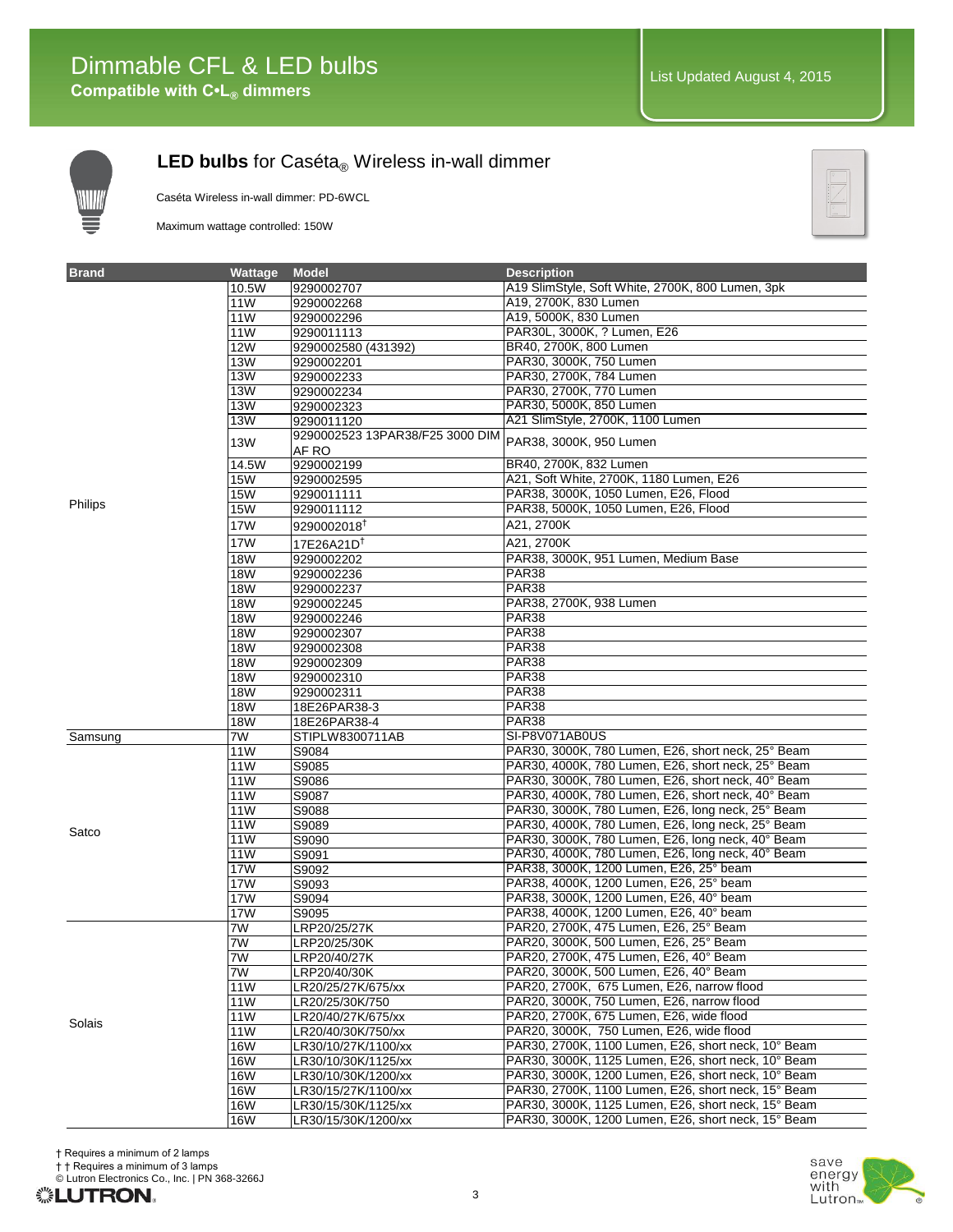

Caséta Wireless in-wall dimmer: PD-6WCL

Maximum wattage controlled: 150W



| <b>Brand</b> | Wattage         | <b>Model</b>                                                        | <b>Description</b>                                                |
|--------------|-----------------|---------------------------------------------------------------------|-------------------------------------------------------------------|
|              | <b>16W</b>      | LR30/25/27K/1100/xx                                                 | PAR30, 2700K, 1100 Lumen, E26, short neck, 25° Beam               |
|              | <b>16W</b>      | LR30/25/30K/1125/xx                                                 | PAR30, 3000K, 1125 Lumen, E26, short neck, 25° Beam               |
|              | <b>16W</b>      | LR30/25/30K/1200/WH                                                 | PAR30, 3000K, 1200 Lumen, E26, short neck, 25° Beam               |
|              | <b>16W</b>      | LR30/40/27K/1100/xx                                                 | PAR30, 2700K, 1100 Lumen, E26, short neck, 40° Beam               |
|              | <b>16W</b>      | LR30/40/30K/1125/xx                                                 | PAR30, 3000K, 1125 Lumen, E26, short neck, 40° Beam               |
|              | <b>16W</b>      | LR30/40/30K/1200/xx                                                 | PAR30, 3000K, 1200 Lumen, E26, short neck, 40° Beam               |
|              | <b>16W</b>      | LRP38/25/27K                                                        | PAR38, 2700K, 1025 Lumen, E26, 25° Beam                           |
|              | <b>16W</b>      | LRP38/25/30K                                                        | PAR38, 3000K, 1100 Lumen, E26, 25° Beam                           |
| Solais       | <b>16W</b>      | LRP38/40/27K                                                        | PAR38, 2700K, 1025 Lumen, E26, 40° Beam                           |
|              | <b>16W</b>      | LRP38/40/30K                                                        | PAR38, 3000K, 1100 Lumen, E26, 40° Beam                           |
|              | <b>20W</b>      | LR38/25/30K/1450/SL                                                 | PAR38, 3000K, 1450 Lumen, E26, 15° Beam                           |
|              | <b>28W</b>      | LR38/15/27K/2000/xx                                                 | PAR38, 2700K, 2000 Lumen, E26                                     |
|              | 28W             | LR38/15/30K/2100/xx                                                 | PAR38, 3000K, 2100 Lumen, E26                                     |
|              | <b>28W</b>      | LR38/25/27K/2000/xx                                                 | PAR38, 2700K, 2000 Lumen, E26                                     |
|              | 28W             | LR38/25/30K/2100/xx                                                 | PAR38, 3000K, 2100 Lumen, E26                                     |
|              | <b>28W</b>      | LR38/40/27K/2000/xx                                                 | PAR38, 2700K, 2000 Lumen, E26                                     |
|              | <b>28W</b>      | LR38/40/30K/2100/xx                                                 | PAR38, 3000K, 2100 Lumen, E26                                     |
|              | 6W              | 79643                                                               | A19, Soft White, 2700K, 450 Lumen, E26, clear                     |
|              | 7W              | LED7A19/DIM/0/SE/830 (78214)                                        | A19, 3000K to 2000K, 450 Lumen, E26, Sunset Effect                |
|              | 7W              | LED7A19/DIM/0/SE/830/RP (78213)                                     | A19, 3000K to 2000K, 450 Lumen, E26, Sunset Effect                |
|              | 8W              | LED8A/DIM/F/827                                                     | A19, 2700K                                                        |
|              | 8W              | LED8A/DIM/F/830                                                     | A19, 3000K                                                        |
|              | 8W              | LED8A19DIMO827RP                                                    | A19, 2700K, 470 Lumen, E26                                        |
|              | 8W              | LED8PAR16/DIM/930/FL36/P/LW                                         | PAR16, Soft White, 390 Lumen                                      |
|              | 8W              |                                                                     | LED8PAR16/GU10/DIM/930/FL36/RP PAR16, GU10, Soft White, 390 Lumen |
|              | 9W              | LED/550/RT4/827/FL80/WRFL                                           | 4" Downlight, 2700K                                               |
|              | 9W              | LED/550/RT4/830/FL80/WRFL                                           | 4" Downlight, 3000K                                               |
|              | 10W             | LED10A19/DIM/0/SE/830                                               | A19, 3000K, 800 Lumen                                             |
|              | 10W             | LED10A19/DIM/0/SE/830/RP (78215)   A19, 3000K, 800 Lumen            |                                                                   |
|              | 10.5W           | LED10A19/DIM/CL/O/827 (79146)                                       | A19, 2700K, 800 Lumen, E26, 60WE                                  |
|              | 10.5W           | LED10A19/DIM/CL/O/827/BL (79147)   A19, 2700K, 800 Lumen, E26, 60WE |                                                                   |
| Sylvania     | 10.5W           | LED10A19/DIM/CL/O/827/G4 (79142) A19, 2700K, 800 Lumen, E26, 60WE   |                                                                   |
|              | 10.5W           | LED10A19/DIM/CL/O/827/G4/BL<br>(79143)                              | A19, 2700K, 800 Lumen, E26, 60WE                                  |
|              | 10.5W           | LED10A19/DIM/CL/O/827/RP<br>(79644)                                 | A19, 2700K, 800 Lumen, E26, 60WE                                  |
|              | 10.5W           | LED10A19/DIM/CL/O/850/G4 (79144) A19, 5000K, 800 Lumen, E26, 60WE   |                                                                   |
|              | 10.5W           | LED10A19/DIM/CL/O/850/G4/BL<br>(79145)                              | A19, 5000K, 800 Lumen, E26, 60WE                                  |
|              | 11W             | LED11BR30/DIM/HO/827/G3 (78413)   BR30, 2700K, 800 Lumen, E26       |                                                                   |
|              | 11W             | LED11BR30/DIM/HO/827/G3/RP<br>(78415)                               | BR30, 2700K, 800 Lumen, E26                                       |
|              | 11W             | LED11BR30/DIM/HO/827/G3/RP<br>(79121)                               | BR30, 2700K, 800 Lumen, E26                                       |
|              | 11 <sub>W</sub> | LED11PAR20/DIM/930/FL30/P2                                          | PAR20, Soft White, 550 Lumen                                      |
|              | <b>12W</b>      | LED12BR30/DIM/HO/827                                                | BR30, 2700K, Medium base                                          |
|              | 12W             | LED12BR30/DIM/HO/827/HVP                                            | BR30, 2700K, Medium base                                          |
|              | 17W             | LED17PAR30LN/DIM/830/WSP15/P                                        | PAR30, 3000K, 1200 Lumen, E26, spot                               |
|              | 17W             | LED17PAR30LN/DIM/830/WSP20                                          | PAR30, 3000K, 1200 Lumen, E26, wide spot                          |



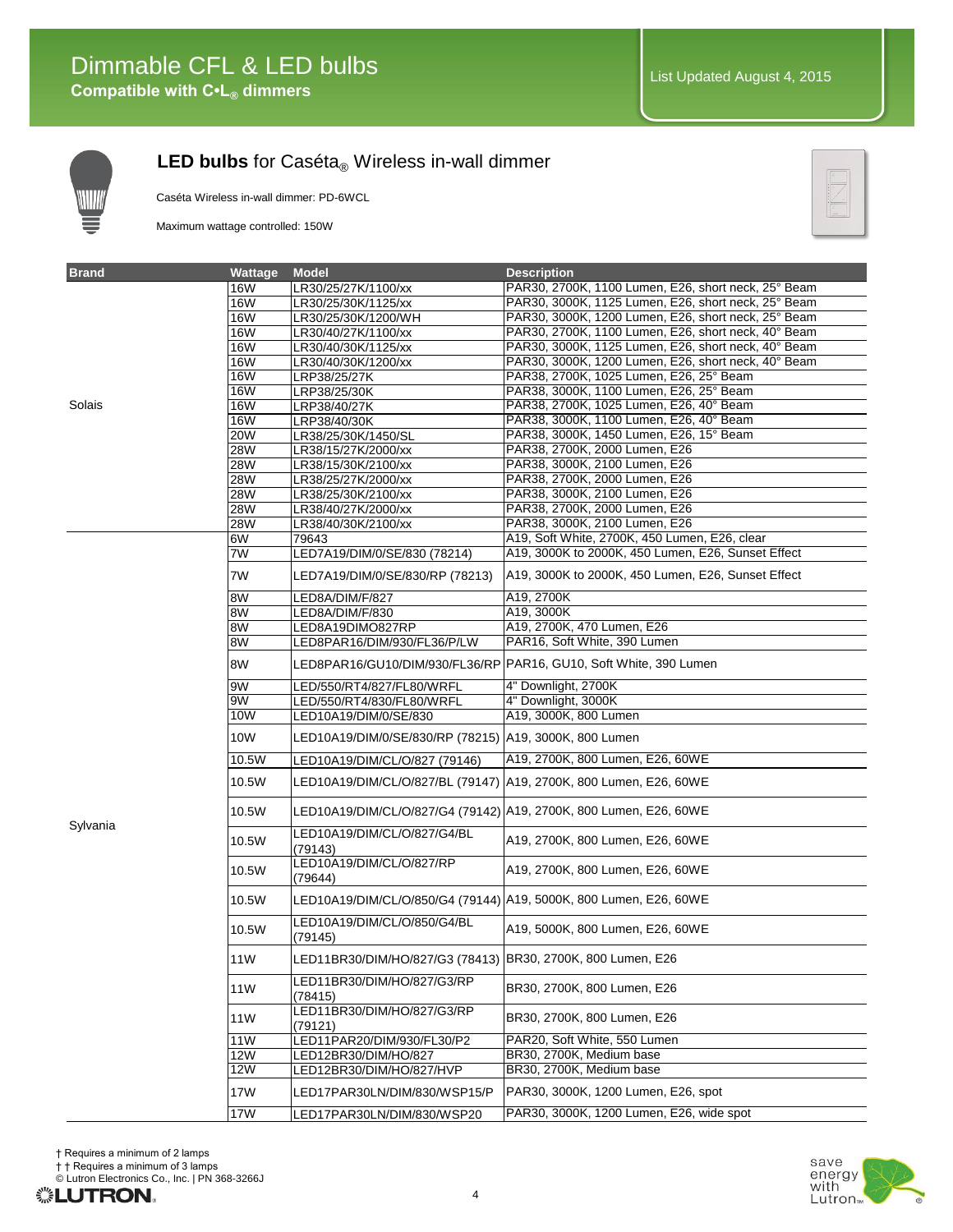

Caséta Wireless in-wall dimmer: PD-6WCL

Maximum wattage controlled: 150W



| <b>Brand</b> | Wattage    | <b>Model</b>                                         | <b>Description</b>                                                      |
|--------------|------------|------------------------------------------------------|-------------------------------------------------------------------------|
|              | 17W        | LED17PAR30LN/DIM/P/930/NFL25 <sup>T</sup>            | PAR30, 3000K, 900 Lumen                                                 |
| Sylvania     | 20W        | LED20PAR38/DIM/930/FL40/P2                           | PAR38, 3000K, 1000 Lumen,                                               |
|              | 21W        | LED21/PAR38/DIM/P/930/FL30/HVP                       | PAR38, Warm White, 3000K, 1100 Lumen, E26, 21W                          |
|              | 21W        | LED21PAR38/DIM/P/930/FL30                            | PAR38, 3000K, 1100 Lumen                                                |
|              | 3W         | LG161/2DM/IF/LED <sup>†</sup>                        | G16.5, Warm White, 3000K, 200 Lumen, E12 base, frosted                  |
|              | 4.5W       | LR14DMLED                                            | R14, Soft White, 2700K, 300 Lumen, E26, 40WE                            |
|              | 4.8W       | LA15DM/CL/300/LED <sup>†</sup>                       | A15, Warm White, 3000K, 300 Lumen, E26, clear                           |
|              | 4.8W       | LA15DM/IF/300/LED <sup>†</sup>                       | A15, Warm White, 3000K, 300 Lumen, E26, frosted                         |
|              | 4.8W       | LA15DMC/CL/300/LED <sup>T</sup>                      | A15, Warm White, 3000K, 300 Lumen, E12 base, clear                      |
|              | 4.8W       | LCFCDM/300/LED <sup>†</sup>                          | Candle, Warm White, 3000K, 300 Lumen, E12 base, clear flame tip         |
|              | 4.8W       | LCFFDM/300/LED <sup>†</sup>                          | Candle, Warm White, 3000K, 300 Lumen, E12 base, frosted flame tip       |
|              | 4.8W       | LEFCDM/300/LED <sup>†</sup>                          | Candle, Warm White, 3000K, 300 Lumen, E26 base, clear flame tip         |
|              | 4.8W       | $LG$ 161/2DM/CL/300/LED $^\dagger$                   | G16.5, Warm White, 3000K, 300 Lumen, E12 base, clear                    |
|              | 4.8W       | $\mathsf{LG}$ 161/2DM/IF/300/LED $^\intercal$        | G16.5, Warm White, 3000K, 300 Lumen, E12 base, frosted                  |
|              | 4.8W       | $LGMDM/CL/300/LED^{\dagger}$                         | G16.5, Warm White, 3000K, 300 Lumen, E26, clear                         |
|              | 5W         | LMR16GU10DM/LED <sup>†</sup>                         | MR16, GU10 Base                                                         |
|              | 6.5W       | $LMR16/GU10/DM/LED^{\dagger}$                        | MR16, GU10 base                                                         |
|              | 6.5W       | LMR16DMGU10 <sup>†</sup>                             | MR16, GU10 base                                                         |
|              | 6.5W       | $\mathsf{LR16DMLED}^\intercal$                       | R16, Soft White, 2700K, 400 Lumen, E26, 40WE                            |
|              | 7.5W       |                                                      | PAR20, 5000K                                                            |
|              |            | $\mathsf{LPAR20DM}/5\mathsf{K}/\mathsf{LED}^\dagger$ | PAR20, 3000K                                                            |
|              | 7.5W       | $\mathsf{LPAR20DM/LED}^\dagger$                      | G25, Warm White, 3000K, 510 Lumen, E26                                  |
| Utilitech    | 8W         | $LG25DM/LEDG2^{\dagger}$                             | R20, 2700K, 450 Lumen, E26 Medium base (70 mA smooth reflector version) |
|              | 8W<br>9W   | LR20DMLEDG2<br>LR20HO/LED/G2                         | R20, Soft White, 650 Lumen, E26, flood                                  |
|              | 9W         | R20HO/LED/G2                                         | R20, Soft White, 650 Lumen, E26, flood                                  |
|              | 11W        | DLS02-04A27D1E-WH-F1                                 | 4" Downlight, 2700K, 600 Lumen, E26 retrofit                            |
|              | 11W        | DLS02-04A27D1E-WH-F2                                 | 4" Downlight, 2700K, 600 Lumen, E26 retrofit 2pk                        |
|              | 11W        | DLS02-06A27D1E-WH-F2                                 | 5" or 6" Downlight, 2700K, 700 Lumen, E26 retrofit 2pk                  |
|              | 11W        | DLS02-41127D1E-WF1                                   | 4" Downlight, Soft White, 2700K, 650 Lumen, E26 retrofit                |
|              | 12W        | LPAR30L/LEDG7/2                                      | PAR30L, 3000K, 800 Lumen, E26, long neck, 2PK                           |
|              | 12W        | MQTL1017-LED11.5K850 <sup>T</sup>                    | Downlight, 5000K, 800 Lumen, E26 retrofit kit                           |
|              | 13W        | DLS02-06A50D1E-WH-F1                                 | 5" or 6" Downlight, 5000K, 700 Lumen, E26 retrofit                      |
|              | 13W        | DLS02-61327D1E-WF1                                   | 5" or 6" Downlight, Soft White, 2700K, 800 Lumen, E26 retrofit          |
|              | <b>13W</b> | DLS02-61350D1E-WF1                                   | 5" or 6" Downlight, Daylight, 5000K, 800 Lumen, E26 retrofit            |
|              | <b>13W</b> | LBR30DM/LEDG2                                        | <b>BR30</b>                                                             |
|              | 13.5W      | LA19/OM800/LED                                       | A19, 3000K, 800 Lumen, Omni Directional                                 |
|              | <b>15W</b> | LBR30HO/LED/G2                                       | BR30, Soft White, 1150 Lumen                                            |
|              | <b>16W</b> | LPAR38LEDG72                                         | PAR38, 3000K, 950 Lumen, 2PK                                            |
|              | 17W        | BPCEBR40/DM/LED <sup>+</sup>                         | <b>BR40</b>                                                             |
|              | 17W        | ${\sf LBR40DM/LED}^{\dagger}$                        | BR40, 2700K, 1065 Lumen                                                 |
|              | 17.5W      | YGA08A35-17.5W-827 <sup>T</sup>                      | BR40, 2700K, 1100 Lumen                                                 |
|              | 20W        | LBR40HO/LED/G2                                       | BR40, Soft White, 1400 Lumen                                            |
|              | 20.5W      | LPAR381400LEDG72                                     | PAR38, 1450 Lumen, 2PK                                                  |
| Westinghouse | 8W         | 8A19/LED/DIM/30                                      | A19, Warm White, 3000K                                                  |
|              | 8W         | 8A19/LED/DIM/50                                      | A19, Cool White, 5000K                                                  |

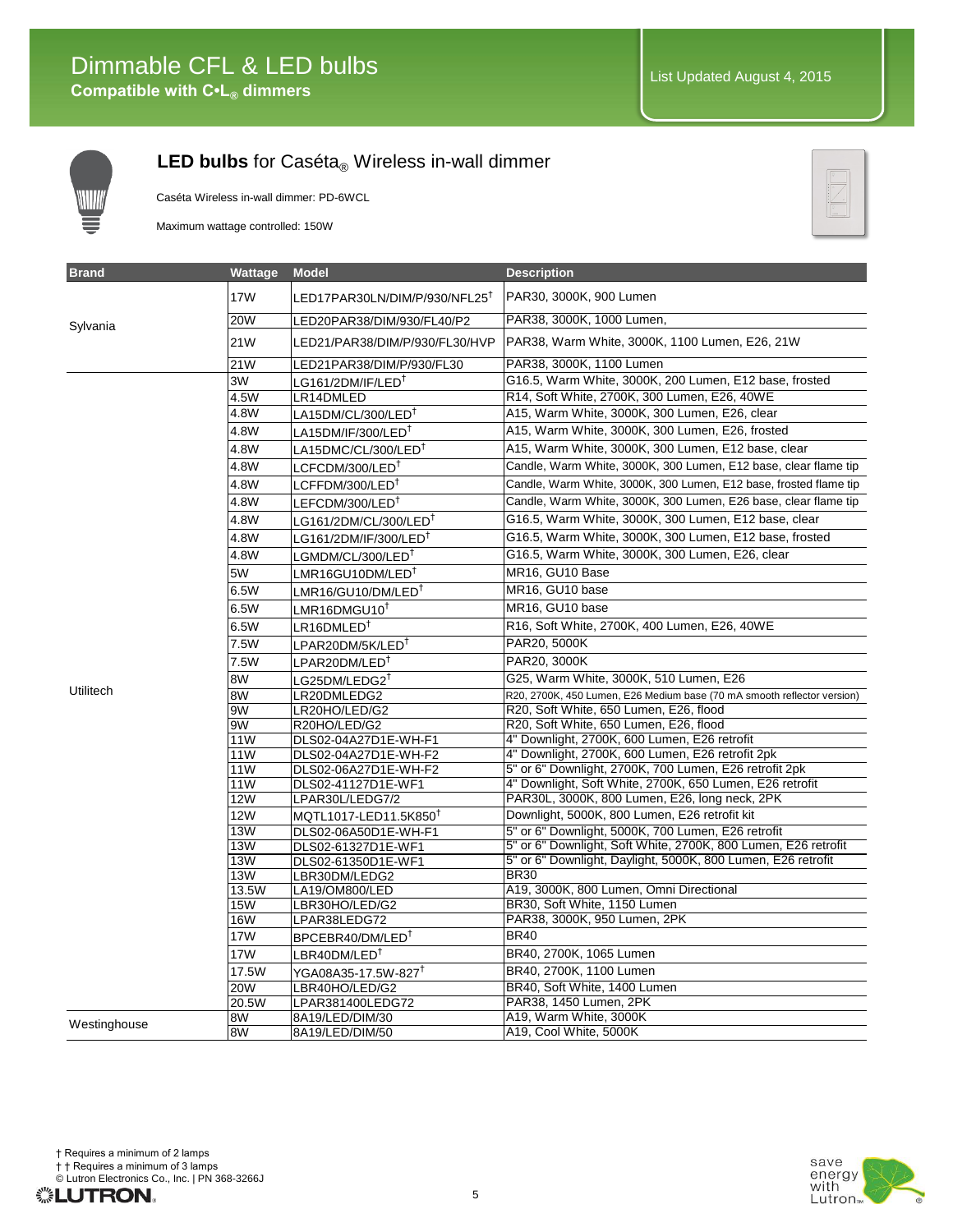

#### **CFL bulbs** for Caséta® Wireless in-wall dimmer

Caséta Wireless in-wall dimmer: PD-6WCL

Maximum wattage controlled: 150W



| <b>Brand</b> | <b>Wattage</b> | Model            | <b>Description</b>        |
|--------------|----------------|------------------|---------------------------|
| GE           | <b>26W</b>     | FLE26HT3/2/DV/SW | Spiral                    |
| <b>TCP</b>   | 14W            | 14R2014TD        | <b>R20, TruDim, 2700K</b> |
|              | 14W            | 4R2014TD30K      | <b>R20, TruDim, 3000K</b> |
|              | 14W            | 4R2014TD35K      | IR20. TruDim. 3500K       |
|              | 14W            | 4R2014TD41K      | IR20. TruDim. 4100K       |
|              | 14W            | 14R2014TD50K     | IR20. TruDim. 5000K       |
|              | 14W            | 4R2014TD65K      | IR20. TruDim. 6500K       |

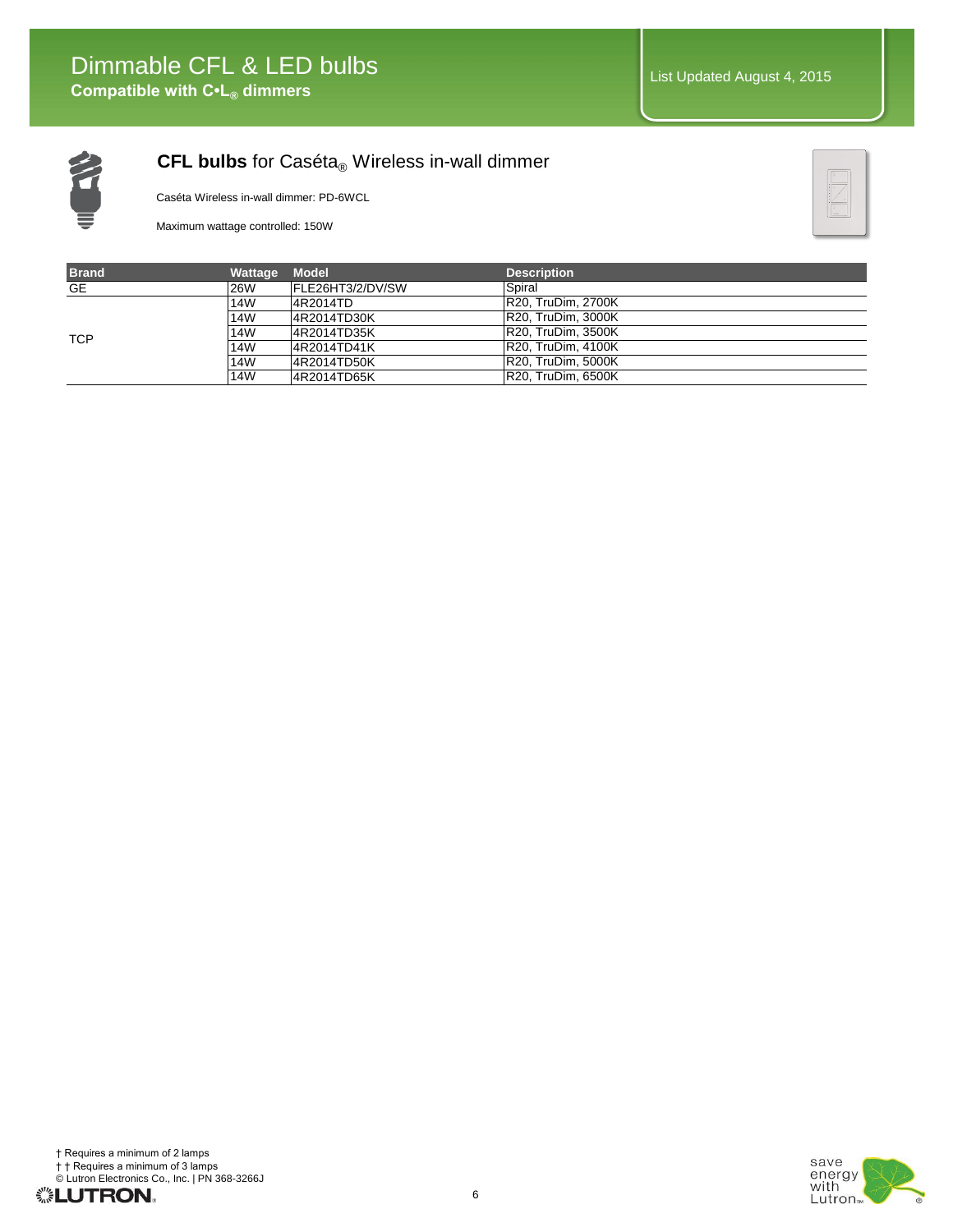

#### LED bulbs for Caséta<sub>®</sub> Wireless plug-in lamp dimmer

Caséta Wireless plug-in lamp dimmer: PD-3PCL

Maximum wattage controlled: 100W



| <b>Brand</b>            | Wattage         | <b>Model</b>                  | <b>Description</b>                                  |
|-------------------------|-----------------|-------------------------------|-----------------------------------------------------|
|                         | 6W              | BA19-04527OMF-12DE26-1U100    | A19, Warm Soft White, 2700K, 450 Lumen, Medium base |
|                         | 6W              | BA19-04527OMF-12DE26-2U100    | A19, Warm Soft White, 2700K, 450 Lumen, Medium base |
|                         | 6W              | BA19-04550OMF-12DE26-2U500    | A19, 5000K, 450 Lumen, 40WE, 4pk                    |
| Cree                    | 9.5W            | BA19-08027OMF-12DE26-2U100    | A19, Soft White, 2700K, 800 Lumen, Medium base      |
|                         | 9.5W            | BA19-08027OMF-12DE26-2U500    | A19, 2700K, 800 Lumen, E26, 60WE, 4pk               |
|                         | <b>18W</b>      | BA21-16027OMF-12DE26-1U100    | A21, 2700K, 1600 Lumen, E26, 18W                    |
|                         | <b>18W</b>      | BA21-16050OMF-12DE26-1U100    | A21, 5000K, 1600 Lumen, E26, 18W                    |
|                         | 8W              | ECS 19 CW 120                 | A19, Cool White, 5000K                              |
| EcoSmart                | 8W              | ECS 19 WW 120                 | A19, Warm White, 3000K                              |
|                         | 7.5W            | PAR20DM/5K/LED <sup>T</sup>   | PAR20, 5000K                                        |
|                         | 7.5W            | PAR20DM/LED <sup>+</sup>      | PAR20, 3000K                                        |
|                         | 9.5W            | BPCER20/DM/LED                | <b>PAR20</b>                                        |
|                         | 9.5W            | PAR20/5K/LEDG5                | PAR20, 5000K                                        |
|                         | 9.5W            | PAR20/5K/LEDG5/CAN            | PAR20, 5000K                                        |
|                         | 9.5W            | PAR20/LEDG5                   | PAR20, 3000K, 450 Lumen                             |
| Feit                    | 9.5W            | PAR20/LEDG5/CAN               | <b>PAR20</b>                                        |
|                         | 10W             | G25/DM/LED                    | G25, 3000K                                          |
|                         | 13.5W           | A19/OM800/5K/LED              | A19, 5000K, Omni Directional                        |
|                         | 13.5W           | A19/OM800/LED                 | A19, 3000K, Omni Directional                        |
|                         | 13.5W           | BPCEA19/OM800/LED             | A19, Omni Directional                               |
|                         | 13.5W           | BPCEA19/OM800/LED/CAN         | A19, Omni Directional                               |
|                         | <b>18W</b>      | LED18D38W827/15               | PAR38, 2700K, E26, 15° Beam                         |
|                         | <b>18W</b>      | LED18D38W827/25               | PAR38, 2700K, E26, 25° Beam                         |
|                         | 18W             | LED18D38W827/40               | PAR38, 2700K, E26, 40° Beam                         |
|                         | <b>18W</b>      | LED18D38W830/15               | PAR38, 3000K, 1400 Lumen, E26, 15° Beam             |
|                         | <b>18W</b>      | LED18D38W830/25               | PAR38, 3000K, 1400 Lumen, E26, 25° Beam             |
|                         | <b>18W</b>      | LED18D38W830/40               | PAR38, 3000K, 1400 Lumen, E26, 40° Beam             |
| <b>GE</b>               | <b>18W</b>      | LED18D38W927/15               | PAR38, 2700K, 1100 Lumen, E26, 15° Beam             |
|                         | 18W             | LED18D38W927/25               | PAR38, 2700K, 1100 Lumen, E26, 25° Beam             |
|                         | <b>18W</b>      | LED18D38W927/40               | PAR38, 2700K, 1100 Lumen, E26, 40° Beam             |
|                         | <b>18W</b>      | LED18D38W930/15               | PAR38, 3000K, 1200 Lumen, E26, 15° Beam             |
|                         | <b>18W</b>      | LED18D38W930/25               | PAR38, 3000K, 1200 Lumen, E26, 25° Beam             |
|                         | <b>18W</b>      | LED18D38W930/40               | PAR38, 3000K, 1200 Lumen, E26, 40° Beam             |
|                         | 8W              | DFN 19 CW 120                 | A19, Cool White, 5000K                              |
|                         | 8W              | DFN 19 NW 120                 | A19, Neutral White, 4000K                           |
| <b>Lighting Science</b> | 8W              | DFN 19 W27 120                | A19, Warm White, 2700K                              |
|                         | 8W              | DFN 19 WW 120                 | A19, Warm White, 3000K                              |
|                         | 8W              | 8A19/LED/DIM/30               | A19, Warm White, 3000K (6GEM2)                      |
| Lumapro                 | 8W              | 8A19/LED/DIM/50               | A19, Cool White, 5000K (6GEM3)                      |
|                         | 8W              | 9290002267                    | A19, 2700K, 470 Lumen                               |
|                         | 8W              | 9290002295                    | A19, 5000K, 470 Lumen                               |
|                         | 9.5W            | 9290011345 (455840)           | A19, Soft White, 2200-2700K, 800 Lumen, E26         |
|                         | 11W             | 9290002268                    | A19, 2700K, 830 Lumen                               |
| Philips                 | 11 <sub>W</sub> | 9290002296                    | A19, 5000K, 830 Lumen                               |
|                         | <b>13W</b>      | 9290011120                    | A21 SlimStyle, 2700K, 1100 Lumen                    |
|                         | 14.5W           | 9290002199                    | BR40, 2700K, 832 Lumen                              |
|                         | <b>15W</b>      | 9290002595                    | A21, Soft White, 2700K, 1180 Lumen, E26             |
|                         | 17W             | 9290002018                    | A21, 2700K                                          |
|                         | <b>17W</b>      | 17E26A21D                     | A21, 2700K                                          |
| Samsung                 | 7W              | STIPLW8300711AB               | SI-P8V071AB0US                                      |
|                         | 10.5W           | S9037                         | A19, 2700K, 810 Lumen, E26                          |
| Satco                   | 10.5W           | S9038                         | A19, 3500K, 830 Lumen, E26                          |
|                         | 10.5W           | S9039                         | A19, 5000K, 870 Lumen, E26                          |
|                         | 8W              | LED8A/DIM/F/827               | A19, 2700K                                          |
| Sylvania                | 8W              | LED8A/DIM/F/830               | A19, 3000K                                          |
|                         | 8W              | LED8A19DIMO827RP              | A19, 2700K, 470 Lumen, E26                          |
|                         | 10.5W           | LED10A19/DIM/CL/O/827 (79146) | A19, 2700K, 800 Lumen, E26, 60WE                    |

† Requires a minimum of 2 lamps

† † Requires a minimum of 3 lamps

© Lutron Electronics Co., Inc. | PN 368-3266J

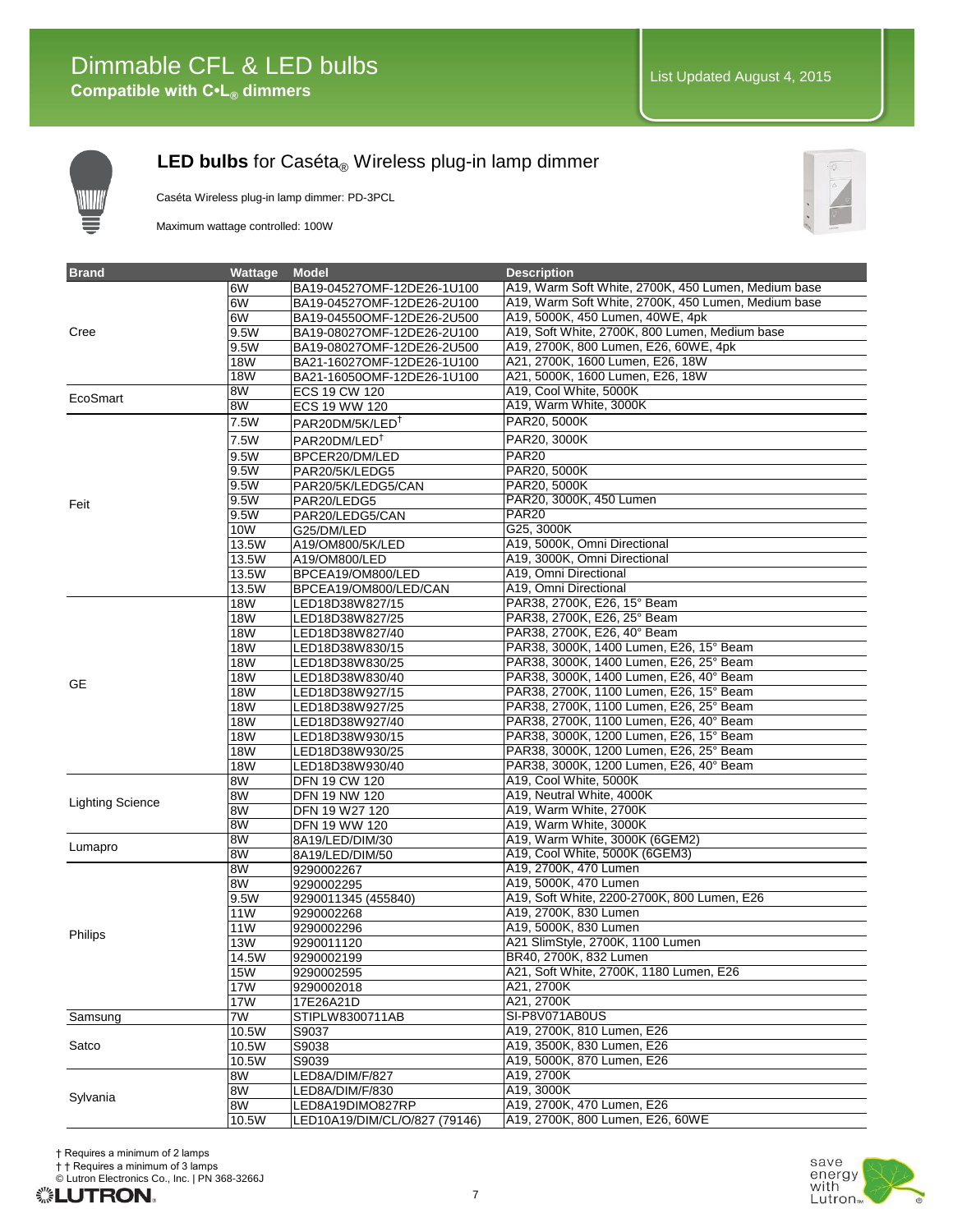

#### LED bulbs for Caséta<sub>®</sub> Wireless plug-in lamp dimmer

Caséta Wireless plug-in lamp dimmer: PD-3PCL

Maximum wattage controlled: 100W



| <b>Brand</b> | Wattage | <b>Model</b>                                                        | <b>Description</b>                      |
|--------------|---------|---------------------------------------------------------------------|-----------------------------------------|
|              | 10.5W   | LED10A19/DIM/CL/O/827/BL (79147)   A19, 2700K, 800 Lumen, E26, 60WE |                                         |
|              | 10.5W   | LED10A19/DIM/CL/O/827/G4 (79142)   A19, 2700K, 800 Lumen, E26, 60WE |                                         |
| Sylvania     | 10.5W   | LED10A19/DIM/CL/O/827/G4/BL<br>(79143)                              | A19, 2700K, 800 Lumen, E26, 60WE        |
|              | 10.5W   | LED10A19/DIM/CL/O/827/RP<br>(79644)                                 | A19, 2700K, 800 Lumen, E26, 60WE        |
|              | 10.5W   | LED10A19/DIM/CL/O/850/G4 (79144)   A19, 5000K, 800 Lumen, E26, 60WE |                                         |
|              | 10.5W   | LED10A19/DIM/CL/O/850/G4/BL<br>(79145)                              | A19, 5000K, 800 Lumen, E26, 60WE        |
|              | 7.5W    | LA19DM/LEDG2                                                        | A19, 3000K, 450 Lumen                   |
|              | 7.5W    | LPAR20DM/5K/LED <sup>T</sup>                                        | PAR20, 5000K                            |
|              | 7.5W    | LPAR20DM/LED <sup>†</sup>                                           | PAR20, 3000K                            |
|              | 8W      | LG25DM/LEDG2                                                        | G25, Warm White, 3000K, 510 Lumen, E26  |
| Utilitech    | 9.5W    | LPAR20/5K/LEDG5                                                     | PAR20, 5000K, 500 Lumen                 |
|              | 9.5W    | LPAR20/LEDG5                                                        | PAR20, 3000K, 450 Lumen                 |
|              | 9.5W    | LPAR20DM/SP/LED                                                     | PAR20, 3000K, 465 Lumen, Spot           |
|              | 10W     | LG25/DM/LED                                                         | G25, 3000K                              |
|              | 13.5W   | LA19/OM800/LED                                                      | A19, 3000K, 800 Lumen, Omni Directional |
| Westinghouse | 8W      | 8A19/LED/DIM/30                                                     | A19, Warm White, 3000K                  |
|              | 8W      | 8A19/LED/DIM/50                                                     | A19, Cool White, 5000K                  |